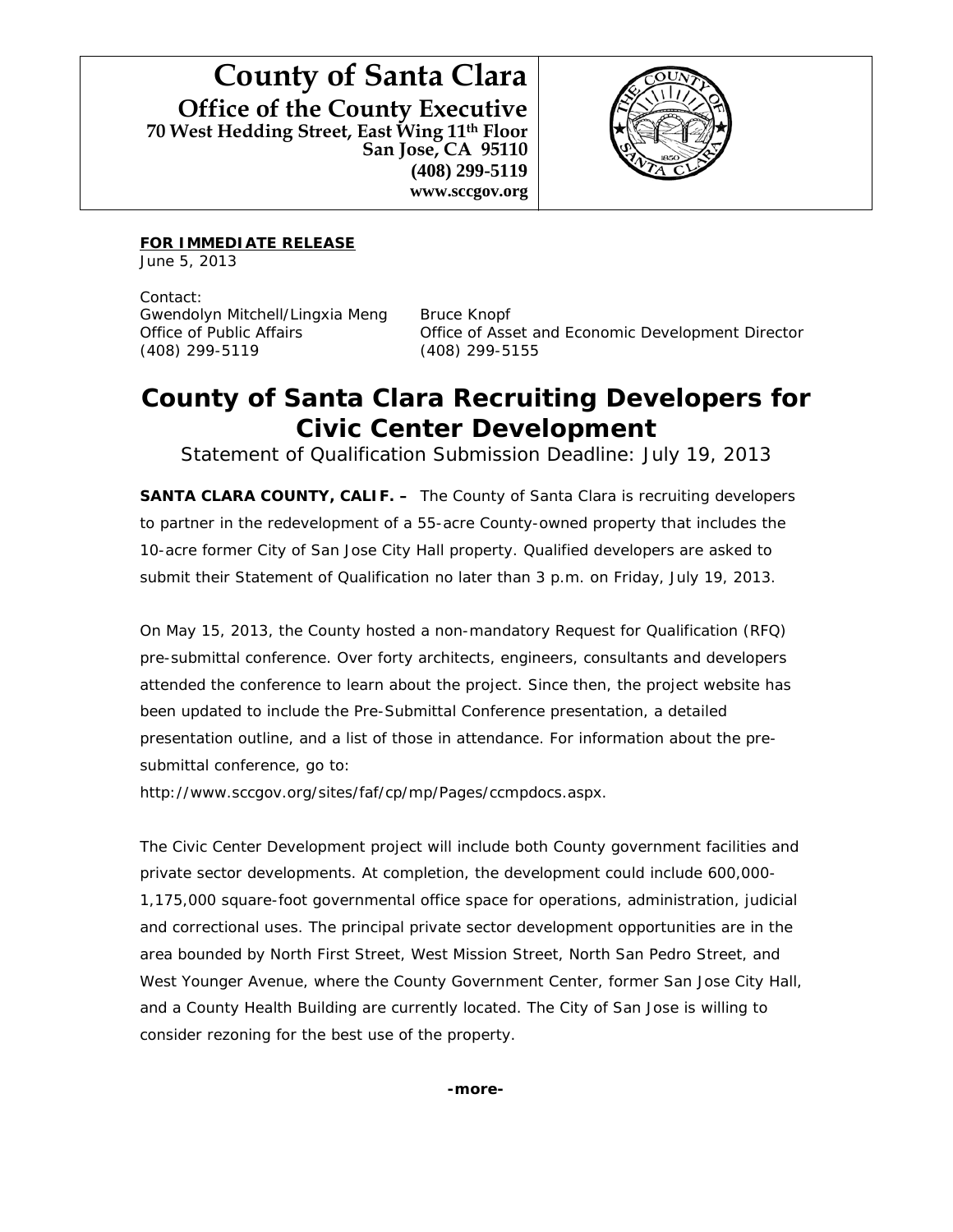## **County of Santa Clara Recruiting Developers for Civic Center Development, page 2 of 3**

The qualified developers are required to be able to prepare a flexible, market-driven, mixed-use master plan; prepare high-level site development phasing and financing plans; and convey property. They also should demonstrate the following:

- Successful development of complex sites in an urban setting;
- A history of actively engaging the community;
- Expertise in obtaining local entitlements;
- Experience working with buildings eligible for listing in the National Register of Historic Places; and
- Experience in the design and programming of governmental complexes.

For more information about the civic center project, go to: [www.sccgov.org/civiccenter,](http://www.sccgov.org/civiccenter) or call David Barry, Senior Facilities Architect, and project manager for the Civic Center Master Plan, at (408) 993-4645.

## **Background**

In July 2011, the County took possession of the former City of San Jose City Hall Complex. The acquisition provided an opportunity for the County to re-evaluate the Civic Center and its relationship with the communities it serves. In early 2013, the County acquired the former Private George L. Richey, U. S Army Reserve at San Pedro and Hedding streets for a County Regional Law Enforcement Training and First Responder Readiness Center. The recent acquisitions and the County's ownership of the majority of lands in the vicinity of the Civic Center prompted a study about the potential for development of the City Hall building, as well as the feasibility of consolidating government functions.

In December 2012, the County of Santa Clara Board of Supervisors approved an ordinance authorizing the possible lease, sale, joint development or other disposition of the 55-acre County-owned property for the purposes of public, residential, commercial, industrial, or cultural use development.